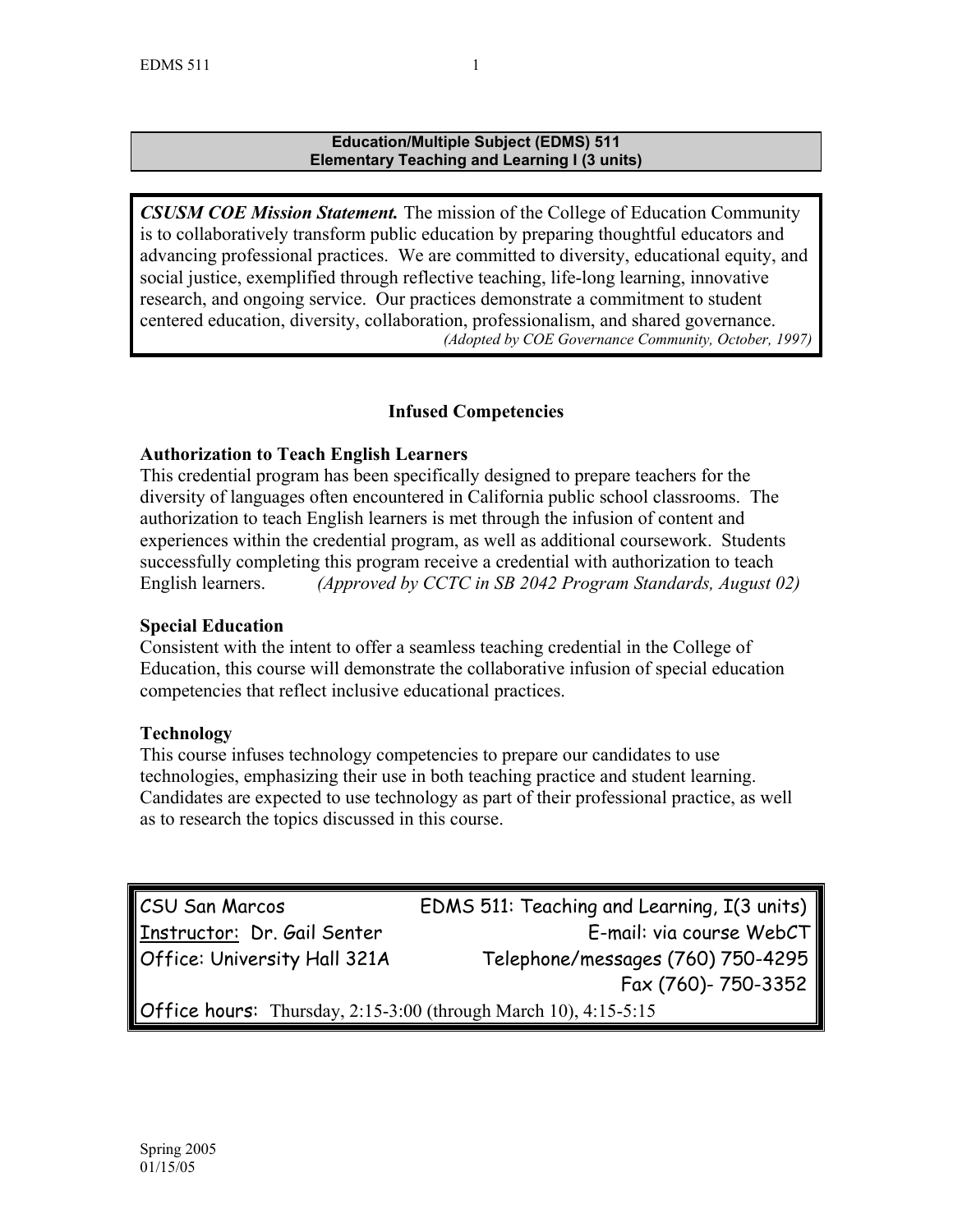**COURSE DESCRIPTION**: "[EDMS 511] Focuses on developing a preliminary understanding of learning theory and instructional practice in integrated and inclusive elementary classrooms. This course is aligned with California's SB 2042 Standards (*General Catalog 2004-2006* p. 242)."

The course requires participation in public schools and other education-related contexts, and is designed to:

- extend preservice candidates' understandings about numerous philosophies of teaching and learning;
- inform preservice candidates about key concepts and procedures as they relate to students learning English and students with special education labels;
- encourage further infusion of technology into curriculums.

## **Thus, the purposes of this course are threefold:**

- to expand preservice candidates' knowledge about general learning theories and experiences with a range of pedagogical practices;
- to enhance preservice candidates' awareness of the multiple perspectives and learning styles that exist in diverse classrooms and other education-related settings;
- to provide a safe environment for preservice candidates' discussion of and experimentation with a variety of techniques and methods of instruction.

## **Teacher Performance Expectations (TPE) Competencies**

The course objectives, assignments, and assessments have been aligned with the CTC standards (Multiple Subject) Credential. This course is designed to help teachers seeking a California teaching credential to develop the skills, knowledge, and attitudes necessary to assist schools and districts in implementing effective programs for all students. The successful candidate will be able to merge theory and practice in order to realize a comprehensive and extensive educational program for all students. The following TPEs are primarily addressed in this course

TPE 6d: Engaging and supporting all learners (Language acquisition and Student Study Team applications)

TPE 10: Creating and managing effective instructional time (Classroom Management application)

These TPEs will be uploaded to TaskStream as part of the course requirements. The purpose of the portfolio is to assess how well you meet the TPEs. Although all the artifacts you place in your portfolio (more than one per TPE) have been assessed/graded by your professors, it is not clear if you have a thorough understanding of the TPEs and can make the connection between the assignments completed in class with the teaching you experience and the TPEs. Your task to write a cogent reflective essay for each TPE on how the artifacts you select provides evidence that shows you have demonstrated meeting each TPE. Each narrative must include a: (a) description, (b) analysis, and (c) reflection.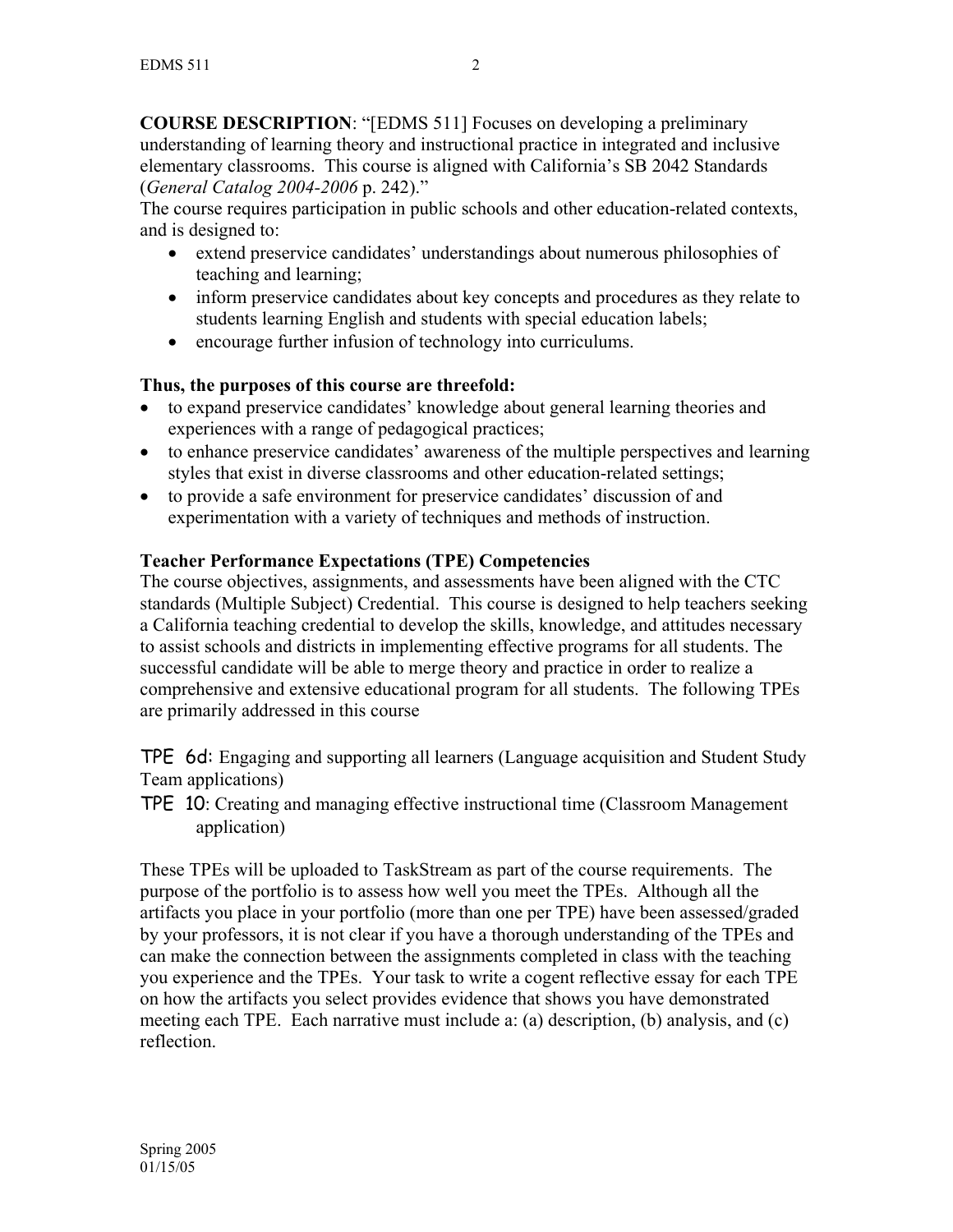# **REQUIRED TEXTS:**

- Task Stream Electronic Portfolio, Must register and pay fee online prior to first class @ www.TaskStream.com (register for 1-year minimum).
- Choate, J. S. (2004) *Successful inclusive teaching (4th Ed.)* Needham, MA: Allyn & Bacon. ISBN:
- Villa, R. and Thousand, J. (1995). *Creating an Inclusive School*. Alexandria, VA: Association for Supervision and Curriculum Development. ASCD ). ASCD Stock No. 195210.
- Marion, Valadez, & Woo (2003). *Elementary Teaching and Learning.* Pearson Custom Publishing*.*

http://courses.csusm.edu

Tomlinson, Carol Ann. (1999). *The Differentiated Classroom: Responding to the needs of all learners.* Alexandria, VA: Association for Supervision and Curriculum Development. ISBN # 0-87120-342-1 (Available as an e-book online.)

# **OPTIONAL TEXTS:**

Charles and Senter. (2005). *Elementary classroom management, 4th* Ed. ISBN: 0-205-41266-1. Charles. (2005). *Building classroom discipline, 8th* Ed. ISBN:0-205-41257-2.

# **EXPECTATIONS AND PROFESSIONALISM**

Teacher education is a professional preparation program, and students are expected to adhere to standards of dependability, confidentiality, academic honesty, and writing achievement

# Students with Disabilities Requiring Reasonable Accommodations

Students must be approved for services by providing appropriate, recent documentation to the Office of Disable Student Services (DSS). This office is located in Craven Hall 5205, and can be contacted by phone at (760) 750-4905 or TTY (760) 750-4909. Students authorized by DSS to receive reasonable accommodations should meet with the instructor during office hours or, in order to ensure confidentially, in a more private setting.

# CSUSM Academic Honesty Policy

"Students will be expected to adhere to standards of academic honesty and integrity, as outlined in the Student Academic Honesty Policy. All written work and oral assignments must be original work. All ideas/materials that are borrowed from other sources must have appropriate references to the original sources. Any quoted material should give credit to the source and be punctuated with quotation marks.

"Students are responsible for honest completion of their work including examinations. There will be no tolerance for infractions. If you believe there has been an infraction by someone in the class, please bring it to the instructor's attention. The instructor reserves the right to discipline any student for academic dishonesty in accordance with the general rules and regulations of the university. Disciplinary action may include the lowering of grades and/or the assignment of a failing grade for an exam, assignment, or the class as a whole."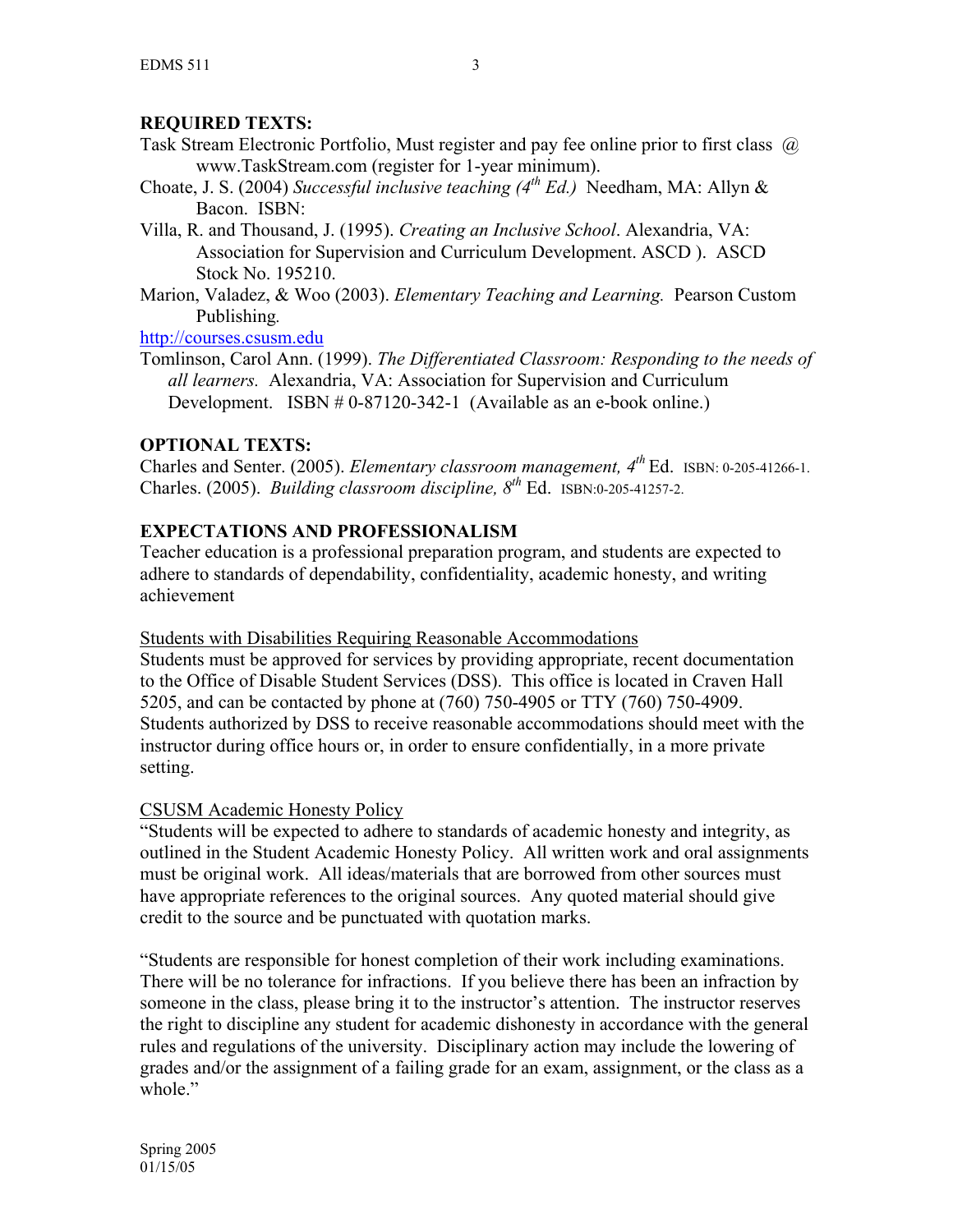## Grading Policy

All students will come prepared to class; readings and homework assignments are listed on the dates on which they are due. All required work is expected to be on time. One grade level will be deducted for each class meeting for which it is late (e.g., an "A" assignment that is submitted one class session late will be marked down to a "B"). Unless prior instructor approval is secured, assignments will not be accepted three class sessions after which they are due. Exceptions will be handled on a case-by-case basis, as determined by the instructor.

It is expected that students proofread and edit their assignments prior to submission. [To this end, students may be asked to show that staff in the CSUSM Writing Center reviewed their work.] Students will ensure that the text is error-free (grammar, spelling), and ideas are logically and concisely presented. The assignment's grade will be negatively affected as a result of this oversight. Each written assignment will be graded approximately 80% on content and context (detail, logic, synthesis of information, depth of analysis, etc.), and 20% on mechanics (grammar, syntax, spelling, format, uniformity of citation, etc.). All citations, where appropriate, will use American Psychological Association (APA) format. Consult *American Psychological Association (APA) Manual, 5th* edition for citation guidance.

Regarding "Professional Demeanor."Grading also will include a component of "professional demeanor." Students will conduct themselves in ways that are generally expected of persons who are entering the education profession. This includes but is not limited to:

- on-time arrival to all class sessions:
- advance preparation of readings and timely submission of assignments;
- respectful participation in all settings (e.g., whole group, small group, in/outside of class);
- carefully considered, culturally aware approaches to solution finding.

Regarding assignments. Students are responsible for all assignments. Dates for presentations and written assignments appear on the tentative course calendar in the course materials. Please be prompt with your work. Absences do not affect due dates. Additionally, please keep personal copies of all written work.

Regarding Below Standard Work. Students who earn a grade lower than *B-* on a paper *may* be invited to rewrite it (the instructor will make a note on your original work before it is returned to you). Rewrites are limited to one assignment per student. The rewrite, along with the original work, will be due one week after the original paper is returned to the student. *Note:* Both grades will be averaged; consequently, reworked papers will not be eligible for an *A* grade.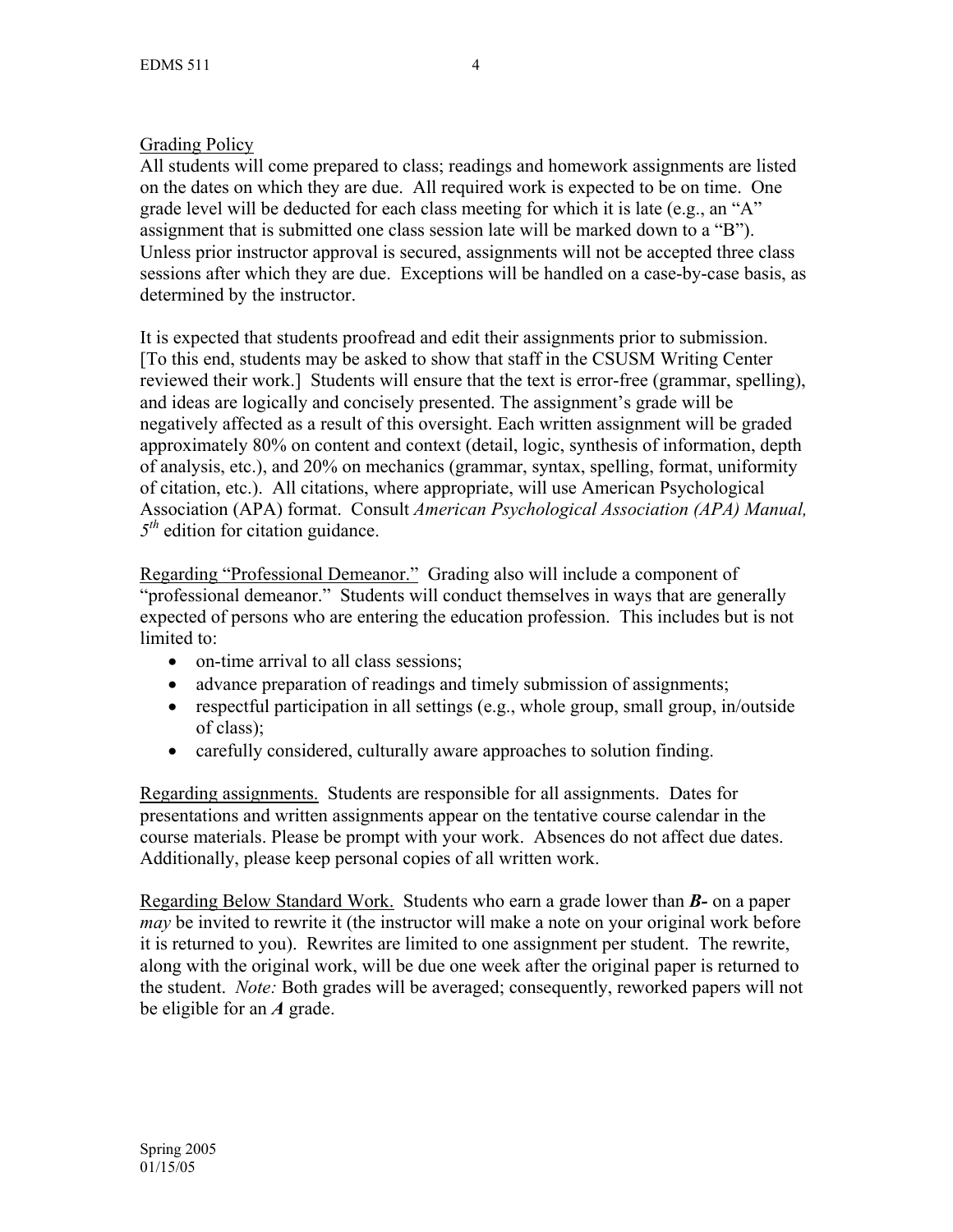# General criteria for written assignments:

# **Please note assignments are due whether or not you are present in class that day.**

While this syllabus and the course calendar are carefully planned, they may be modified in response to the needs and interests of the class.

As stated earlier, you may use the services of the Writing Center to assist you in producing graduate-level papers. In general, the following expectations apply to all written assignments:

- content quality and clarity: depth and breadth, reflection and insights, scholarly discussion
- writing quality and clarity, including mechanics, spelling, grammar, appropriate language (Continued errors, as well as sexist and/or racist language are inappropriate and unacceptable.)
- appropriate use of respectful, person-first language in all written and oral assignments and discussions (e.g., "student with autism" rather than "autistic student)
- overall appearance, completeness, timeliness, and inclusion of cooperative worksheet and/or other appropriate forms
- **all assignments**, except for in-class work such as quick writes, are to be typed, 12 point, double-spaced.
- *EXCEPTIONAL ACHIEVEMENT*, earned by work that is well presented, well organized, insightful, and technically correct.
- *COMMENDABLE ACHIEVEMENT*, earned by impressive and interesting work that is more loosely organized, less insightful, and not as informative as the *Exceptional*  work.
- *ADEQUATE ACHIEVEMENT*, earned by work that, while acceptable, does not show good organization or display much critical thinking, insight, involvement, or growth.
- *MINIMAL EVIDENCE OF ACHIEVEMENT*, earned by work that lacks depth and is weak in content, thought, and presentation.
- *NO EVIDENCE OF ACHIEVEMENT*, earned by work that is completely off track, reveals no insights or other redeeming qualities, or is not the original work of the student.

| <b>General Grading Scale:</b>                                                                    |                       | $A = 93-100\%$  | $A = 90-92\%$ |  |
|--------------------------------------------------------------------------------------------------|-----------------------|-----------------|---------------|--|
|                                                                                                  | $B+=87-89\%$          | $B = 83 - 86\%$ | $B = 80-82\%$ |  |
|                                                                                                  | $C_{\pm} = 77 - 79\%$ | $C = 73-76%$    | $C = 70-72\%$ |  |
|                                                                                                  | $D = 60-69\%$         | $F =$ below 59% |               |  |
| You must maintain a B average (3.0GPA) with all grades at a $C_{\tau}$ or better in your teacher |                       |                 |               |  |
| education courses to receive a teaching credential from the State of California.                 |                       |                 |               |  |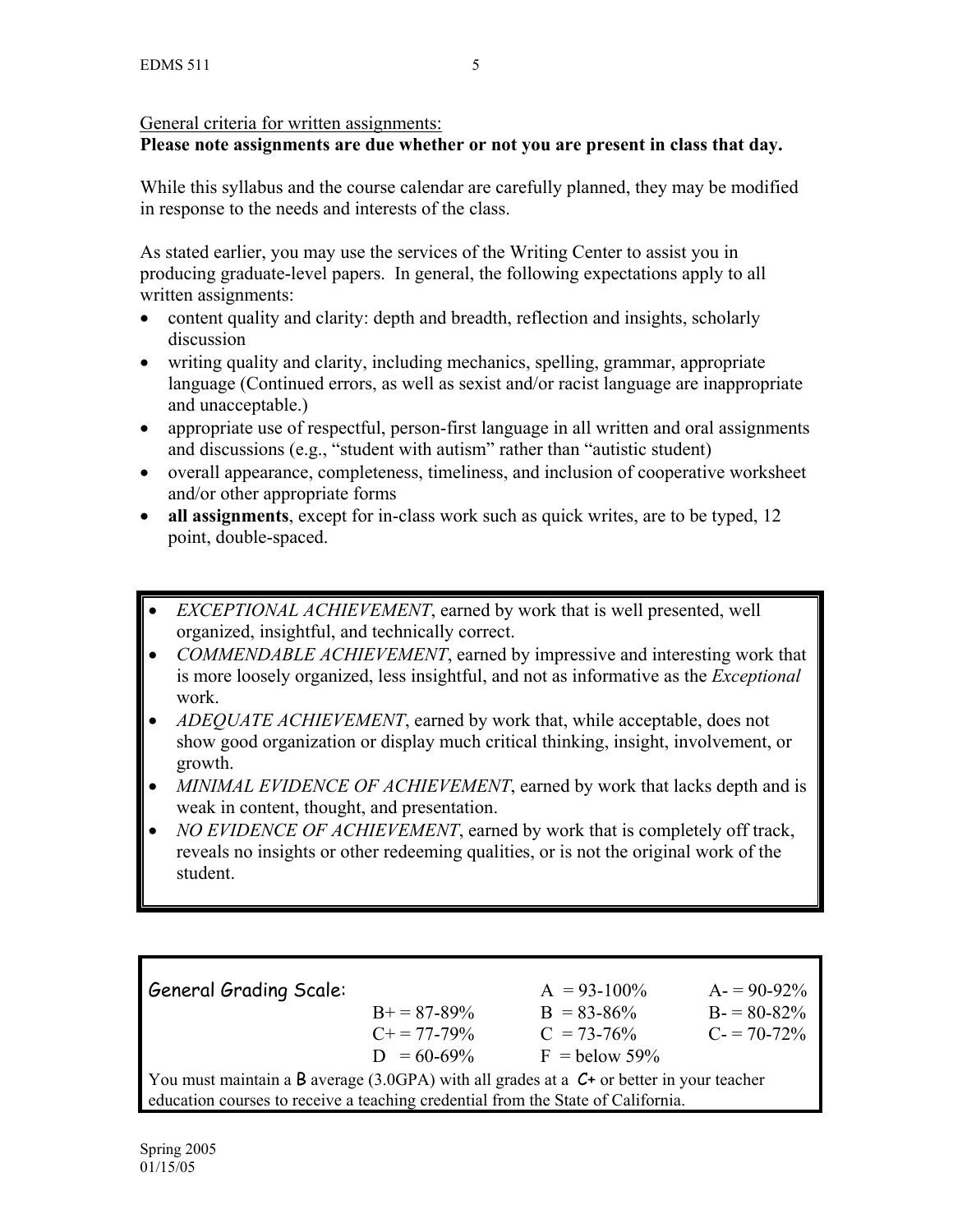Regarding attendance: All students are expected to attend all classes and participate actively. **College of Education Attendance Policy:** 

"Due to the interactive nature of courses in the COE [and the value placed on the contributions of every student], all students are expected to [prepare for and] attend all classes and participate actively. At a minimum, students must attend more than 80% of class time, or s/he may not receive a passing grade for the course at the discretion of the instructor. Individual instructors may adopt more stringent attendance requirements. Should the student have extenuating circumstances, s/he should contact the instructor as soon as possible." *(Adopted by the COE Governance Community, December, 1997).* Additional expectations/clarification: If a student misses three classes, the highest possible grade earned will be a *C.* Classes will begin on time; consequently, arriving late or leaving early will affect the final grade as well. Generally, no distinction is made between excused/unexcused, and notification of absences does not allow students to assume they are automatically excused from class or making up missed class. If possible, for extenuating circumstances contact the instructor *before* class is missed and make arrangements to make up what was missed.

**Note**: Attendance will be recorded by the instructor on nametags distributed at the beginning and collected at the end of every class meeting.

Punctuality. Please be on time to class and ready to work, and return promptly from breaks.

Dependability. Come to class prepared to discuss readings and to participate actively in discussions. When involved in group projects, share your resources and accept responsibility and accountability for the final outcome by fulfilling your obligations.

Collaboration. Work together in a supportive and mutually beneficial way.

**Regarding cell phones and pagers**. As a courtesy to everyone in the class, please turn off phones and pagers or set them to vibration before entering the classroom.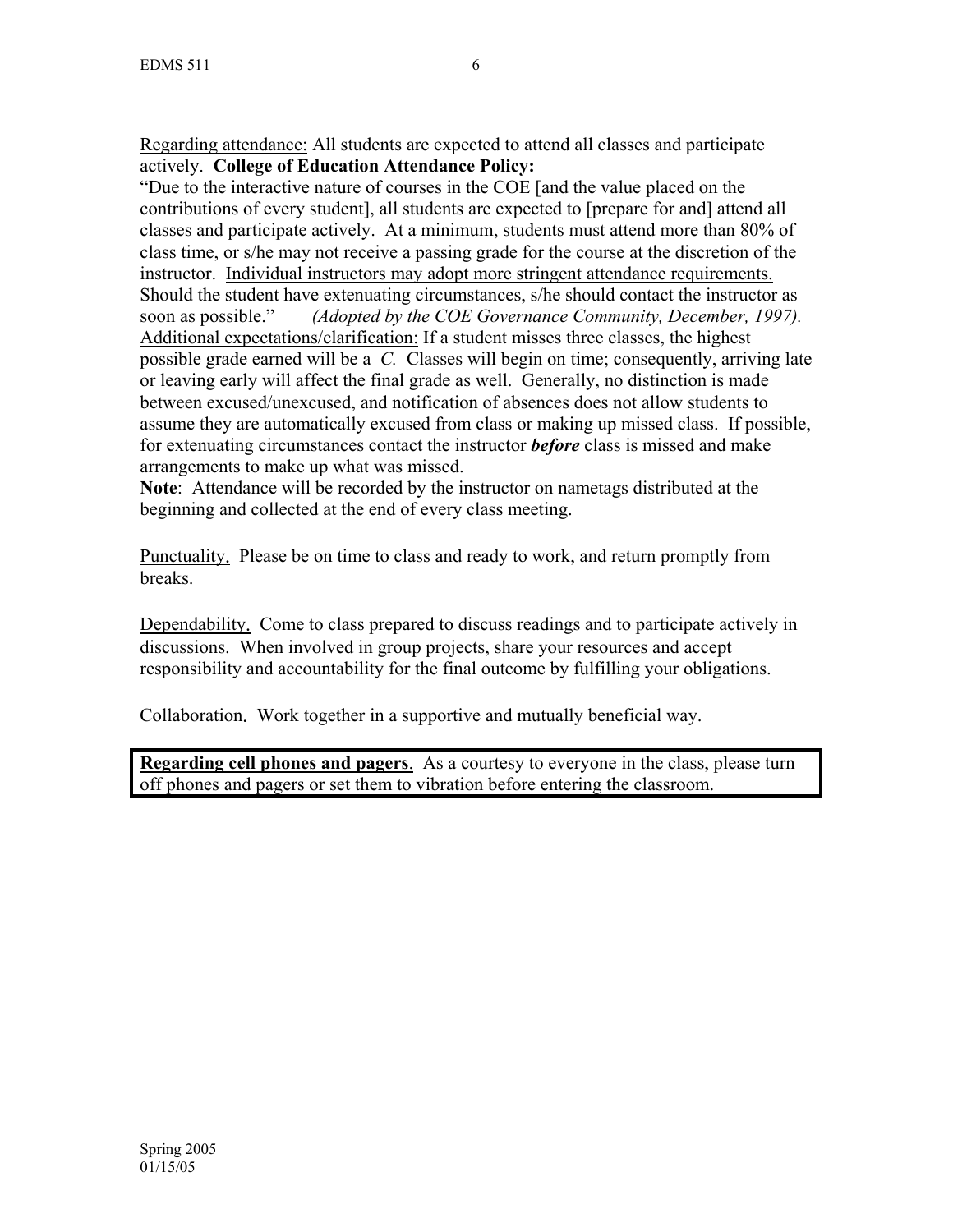| QUICK SUMMARY: GRADED COURSE REQUIREMENTS. EDMS 511 |                   |                                                                                                                             |  |  |
|-----------------------------------------------------|-------------------|-----------------------------------------------------------------------------------------------------------------------------|--|--|
|                                                     | $10$ pts          | <b>Application 1:</b> Teaching Demonstration (Sage)                                                                         |  |  |
|                                                     | $15$ pts          | <b>Application 2: Language Acquisition/Cummins</b>                                                                          |  |  |
| f                                                   | $15$ pts          | <b>Application 3:</b> Lesson planning overview                                                                              |  |  |
|                                                     | 20 pts            | <b>Application 4: Student Study Team (includes)</b><br>Electronic Portfolio work)<br>(combined score: group and individual) |  |  |
|                                                     | 20 pts            | <b>Application 5: Classroom management</b>                                                                                  |  |  |
|                                                     | 20 pts            | <b>Other:</b> professional demeanor, participation,<br>class and group activities, attendance                               |  |  |
|                                                     | 100 pts           | <b>Total points for course</b>                                                                                              |  |  |
|                                                     | Plus extra credit |                                                                                                                             |  |  |

Regarding readings. Textbook and supplemental readings provide the foundation for class discussions, participation, and assignments. Students will be responsible for and present assigned readings using a structure called *Circle the Sage*.

Regarding activities, assignments, and assessments.

- ¾ *Activities*: generally, application experiences done in class.
- ¾ *Application and Assessments:* individual and small and large group projects or presentations.

All activities, applications, and assessments ask you to apply, analyze, synthesize, and evaluate much of what is covered in this course. Each experience requires very focused attention to specific aspects of the inclusive elementary classroom setting. Some are intended to help you process and build foundational information and understanding. Others will be submitted for review and credit. Specific assignment details and expectations will be posted to the course WebCT.

Application 1, Teaching Demonstration (10%). Using a structure called *Circle the Sage*, experts will synthesize an assigned chapter from the text or other readings, prepare a one-page chapter overview for notetaking (nonverbal/icons/mind maps are strongly encouraged), and present the overview to the class. Presentations will be limited to 10 minutes. Relates to TPE 6D, 9, and 10.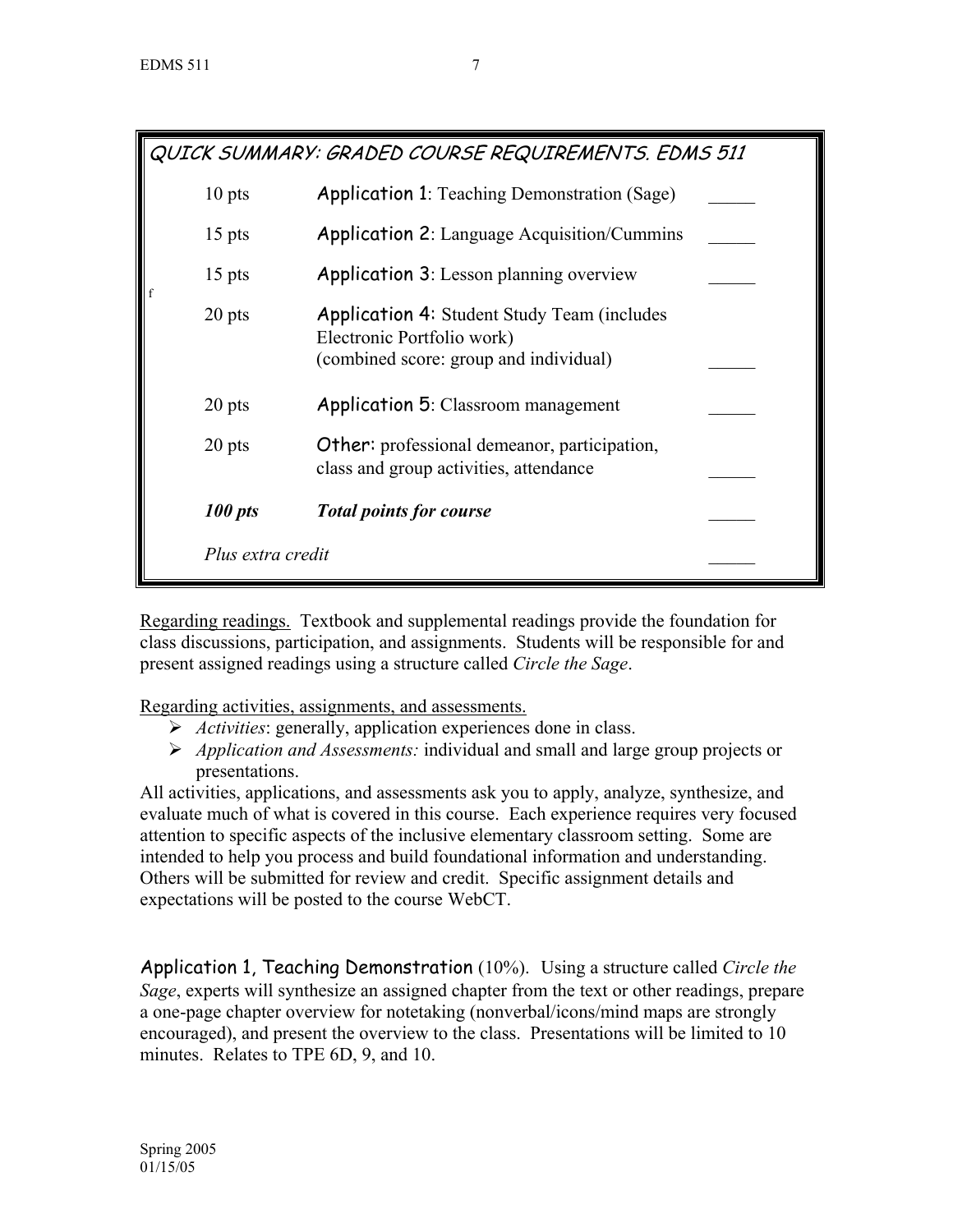Application 2, Language Acquisition/Cummins (15%). Expert teams will provide overview or transitions to language acquisition based on work/text by Cummins (accessible on WebCT). To help us experience the four stages of language learning, experts for each of the "quadrants" of the Cummins' model will create and direct a language arts lesson based on the children's book by Baker called *I Thought I Heard*. Relates to TPE 6D.

Applications 3: Lesson planning (15%). This application is a first step in lesson planning, intended to guide you through multiple considerations of backward design/ universal lesson planning, toward a successful outcome for you and all your students. For this application, you will follow *exactly* the outline of key considerations of backward/universal design as you think about a 20-minute lesson/teaching/learning experience (language arts or math, depending on your content methods course(s) this term). The hope is that you begin to internalize these elements and considerations now in order to more easily plan lessons when you are teaching. Relates to TPEs 9 and 10.

Application 4: Student Study Team (20%). Teams will experience and demonstrate the SST process by applying the process to an assigned student description. This application includes both team and individual assessment/grades.

Electronic portfolios are living documents of sorts, and you will maintain yours throughout your teacher-training program. In light of the portfolio concept of collection, selection, reflection, you will begin your electronic portfolio this semester with your reflection and supporting documentation of the SST application as they demonstrate your understanding of TPE 6D.

Application 5: Classroom Management (20%). This application requires you to consider aspects of classroom management, and has both team and individual accountabilities.

It is possible that you will be able to include/highlight your work for this application in your electronic portfolio, as it relates to TPE 9 and/or TPE 10.

# Other Activities for EDMS 511.

- Disabilities Characteristics Matrix. Via Internet resources, partners will investigate one of the 13 identified disabilities and post their findings to the course discussion board so others can download the information as part of a personal resource file.
- Observation report. Students will collaborate in teams to draft a report that outlines observations and suggestions/action plan for a child in the public school setting. For this experience, a child on video viewed in class will be the subject of your observation.
- *F.A.T. City*: Students may view portions of the video *F.A.T. City*, and engage in activities that will deepen their understanding of the challenges of having a learning disability and the potential impact of a disability on a person's schooling and life. The video also is available at the library media reserve desk.
- Questioning skills. Time allowing, students will participate in a series of activities related to questioning skills. To prepare, students are to read *The Velveteen Rabbit.*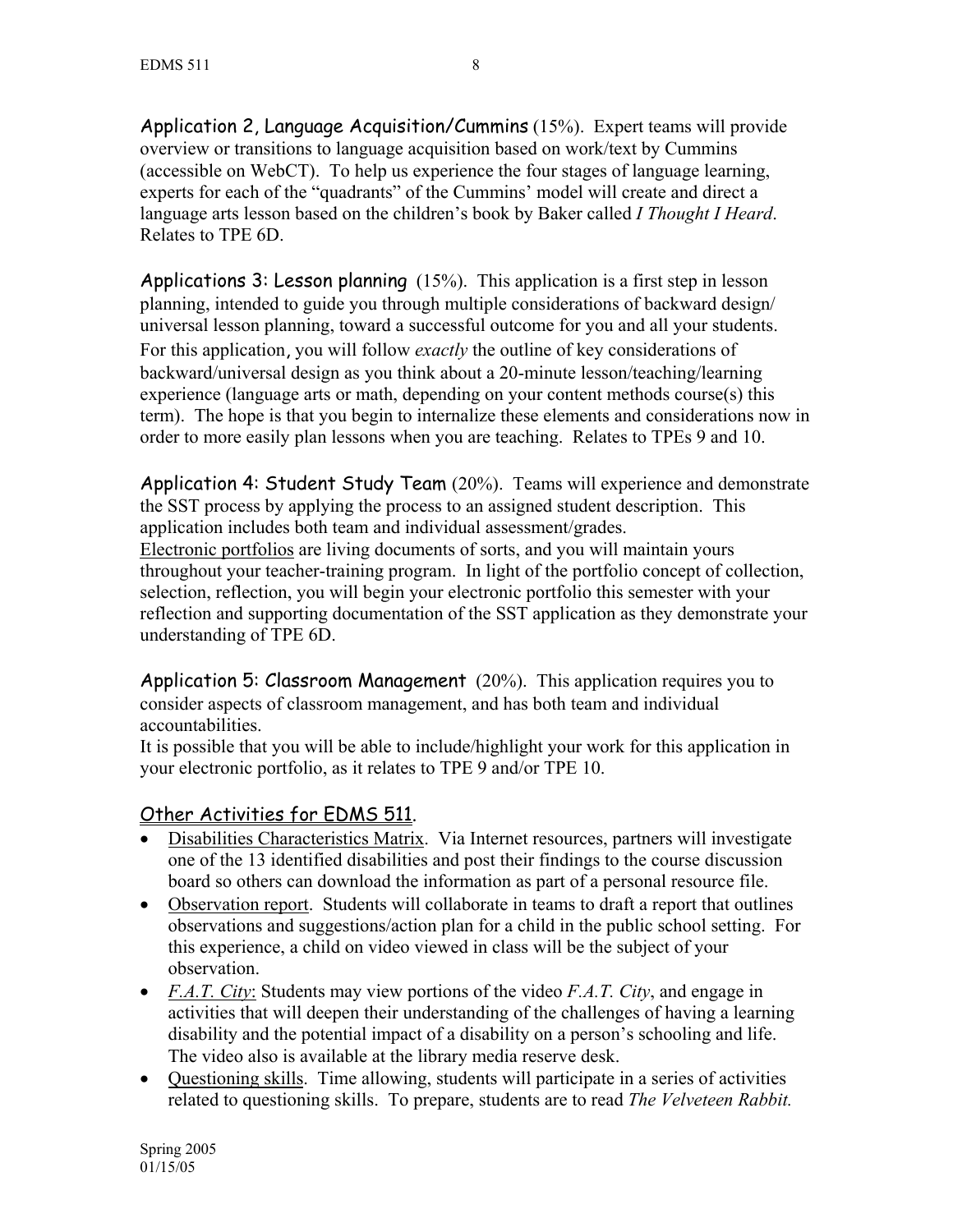# Extra Credit opportunities for EDMS 511.

You may select from the activities described below to earn up to 6 points extra credit. Submission deadlines are firm. Except for the short lesson plan, write-ups are to be sent via course mail (WebCT) by 6:00pm of the due date.

• Short lesson plan. Move beyond your overview thinking to another stage of lesson planning. To earn up to 6 points extra credit, you may synthesize your thinking/work for Application 3 into a very short, concise version of a lesson plan (one cover page of relevant information and one plan page). Because in reality several developmental steps are likely to occur between the overview thinking of Application 3 and this option, it is hoped that you will apply your Application 3 thinking to write a longer, more thorough version of the lesson plan for your methods class. For this short version of a lesson plan to be complete, it is to contain the essential elements of a lesson plan (simply without many of the elaborating details). Review Application 3 for a reminder of these essential parts. For extra credit consideration, this complete short lesson plan will be handed to the instructor one week after the return of Application 3.

It is possible that you also will be able to include/highlight your lesson planning work in your electronic portfolio, as it relates to TPE 9 and/or TPE 10.

# **OR**

- Teacher interview. Interview a teacher or administrator. To earn up to 3 points extra credit, ask *probing* questions and these, along with the responses, are written and submitted *along with* personal reflective critique/reactions to the responses to the questions. These reflective comments should include a description of how the interview will transfer/help you in your own class setting. Questions and reflective remarks must clearly show a high level of understanding regarding the elementary setting. This will be sent via course mail.
- Reflection. Write a reflection regarding *one* of possible events available during the specific term (for example, History Day, Hansen Symposium, a professional or content area conference, spring open house). To earn up to 3 points extra credit, include evidence of attendance (such as the admission receipt), a brief summary of the event, *along with* personal reflective critique/reactions to the experience. These reflective comments should include a description of how the event will transfer/help you in your own class setting. Remarks (1-2 pages) should clearly show a high level of understanding regarding the event and its relevance to the elementary setting. *Note*: "Evidence" should be given/shown to instructor in class, although remarks are to be sent via course mail.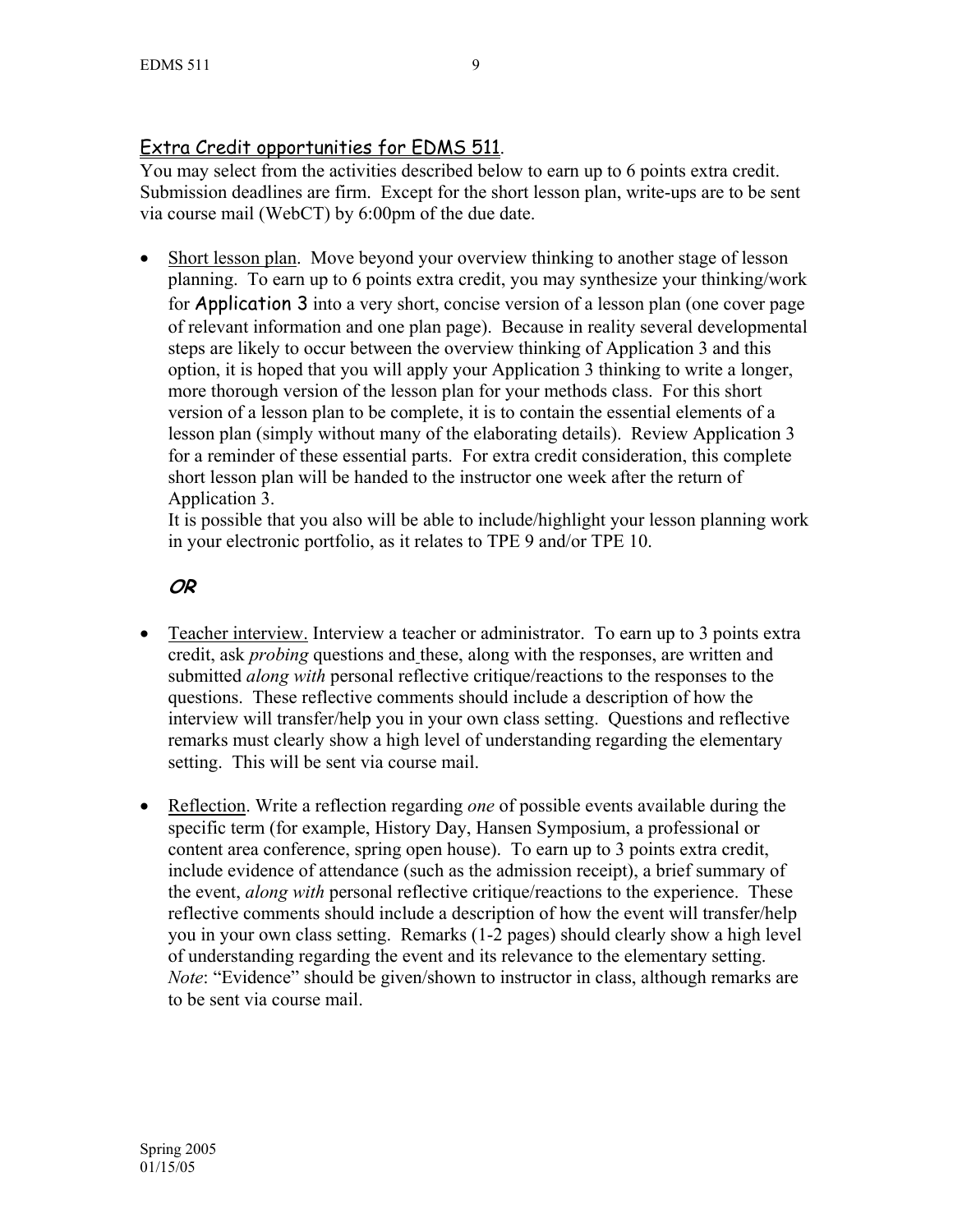## **SB 2042 - AUTHORIZATION TO TEACH ENGLISH LEARNERS COMPETENCIES**

| PART 1:<br><b>LANGUAGE STRUCTURE AND FIRST-</b><br><b>AND SECOND-LANGUAGE</b><br><b>DEVELOPMENT</b>                                             | <b>PART 2:</b><br><b>METHODOLOGY OF BILINGUAL,</b><br><b>ENGLISH LANGUAGE</b><br>DEVELOPMENT, AND CONTENT<br><b>INSTRUCTION</b> | PART 3:<br><b>CULTURE AND</b><br><b>CULTURAL DIVERSITY</b>                                          |
|-------------------------------------------------------------------------------------------------------------------------------------------------|---------------------------------------------------------------------------------------------------------------------------------|-----------------------------------------------------------------------------------------------------|
| I. Language Structure and Use:<br><b>Universals and Differences</b><br>(including the structure of English)                                     | I. Theories and Methods of Bilingual<br><b>Education</b>                                                                        | <b>I. The Nature of Culture</b>                                                                     |
| A. The sound systems of language<br>(phonology)                                                                                                 | A. Foundations                                                                                                                  | A. Definitions of culture                                                                           |
| <b>B.</b> Word formation (morphology)                                                                                                           | B. Organizational models: What works for<br>whom?                                                                               | <b>B.</b> Perceptions of culture                                                                    |
| C. Syntax                                                                                                                                       | C. Instructional strategies                                                                                                     | C. Intra-group differences (e.g., ethnicity,<br>race, generations, and micro-cultures)              |
| <b>D.</b> Word meaning (semantics)                                                                                                              | II. Theories and Methods for Instruction<br>In and Through English                                                              | D. Physical geography and its effects on<br>culture                                                 |
| E. Language in context                                                                                                                          | A. Teacher delivery for both English<br>language development and content<br>instruction                                         | E. Cultural congruence                                                                              |
| F. Written discourse                                                                                                                            | <b>B.</b> Approaches with a focus on English<br>language development                                                            | II. Manifestations of Culture: Learning<br><b>About Students</b>                                    |
| <b>G.</b> Oral discourse                                                                                                                        | C. Approaches with a focus on content<br>area instruction (specially designed<br>academic instruction delivered in<br>English)  | A. What teachers should learn about their<br>students                                               |
| H. Nonverbal communication                                                                                                                      | D. Working with paraprofessionals                                                                                               | <b>B.</b> How teachers can learn about their<br>students                                            |
| I. Language Change                                                                                                                              |                                                                                                                                 | C. How teachers can use what they learn<br>about their students (culturally responsive<br>pedagogy) |
| II. Theories and Factors in First- and<br><b>Second-Language Development</b>                                                                    | III. Language and Content Area<br><b>Assessment</b>                                                                             | <b>III. Cultural Contact</b>                                                                        |
| A. Historical and current theories and models<br>of language analysis that have<br>implications for second-language<br>development and pedagogy | A. Purpose                                                                                                                      | A. Concepts of cultural contact                                                                     |
| <b>B.</b> Psychological factors affecting first- and<br>second-language development                                                             | <b>B.</b> Methods                                                                                                               | <b>B.</b> Stages of individual cultural contact                                                     |
| C. Socio-cultural factors affecting first- and<br>second-language development                                                                   | C. State mandates                                                                                                               | C. The dynamics of prejudice                                                                        |
| D. Pedagogical factors affecting first- and<br>second-language development                                                                      | <b>D.</b> Limitations of assessment                                                                                             | D. Strategies for conflict resolution                                                               |
| E. Political factors affecting first- and second-<br>language development                                                                       | E. Technical concepts                                                                                                           | IV. Cultural Diversity in U.S. and CA.                                                              |
|                                                                                                                                                 |                                                                                                                                 | A. Historical perspectives                                                                          |
|                                                                                                                                                 |                                                                                                                                 | <b>B.</b> Demography                                                                                |
|                                                                                                                                                 |                                                                                                                                 | C. Migration and immigration                                                                        |